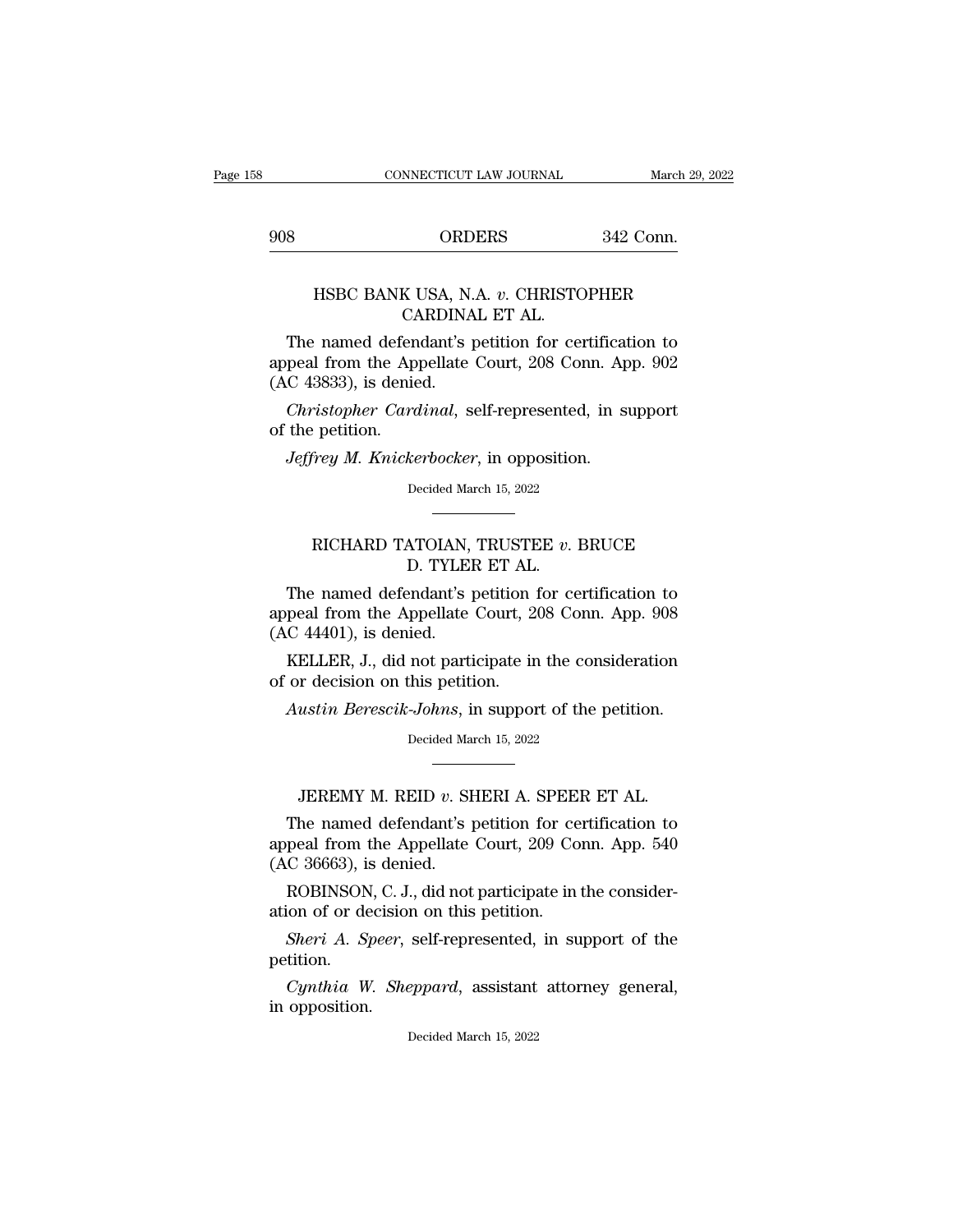342 Conn. ORDERS <sup>909</sup>

### MONTRE CONNECTICUT LAW JOURNAL Page 159<br>
STATE OF CONNECTICUT *v*. GILBERTO<br>
PATRICIO CARRILLO ORDERS 90<br>P CONNECTICUT v. GILBERTO<br>PATRICIO CARRILLO<br>t's petition for certification to appea

2 Conn. ORDERS 909<br>
STATE OF CONNECTICUT *v*. GILBERTO<br>
PATRICIO CARRILLO<br>
The defendant's petition for certification to appeal<br>
pm the Appellate Court, 209 Conn. App. 213 (AC<br>
520) is donied STATE OF CONNECTICUT v. GILBERTO<br>
PATRICIO CARRILLO<br>
The defendant's petition for certification to appeal<br>
from the Appellate Court, 209 Conn. App. 213 (AC<br>
43529), is denied. STATE OF CON<br>PATRI<br>The defendant's pet<br>from the Appellate C<br>43529), is denied.<br>ROBINSON, C. J., did STATE OF CONNECTICUT  $v$ . GILBERTO<br>PATRICIO CARRILLO<br>The defendant's petition for certification to appeal<br>om the Appellate Court, 209 Conn. App. 213 (AC<br>529), is denied.<br>ROBINSON, C. J., did not participate in the conside PATRICIO CARRILLO<br>The defendant's petition for certification<br>from the Appellate Court, 209 Conn. A<br>43529), is denied.<br>ROBINSON, C. J., did not participate in<br>ation of or decision on this petition.<br>John R. Weikart, assigned The defendant's petition for certification to appeal<br> *John R. Weikart*, and *And ROBINSON*, C. J., did not participate in the consider-<br> *John R. Weikart*, assigned counsel, and *Emily*<br> *John R. Weikart*, assigned coun

from the Appellate Court, 209 Conn. App. 213 (AC<br>43529), is denied.<br>ROBINSON, C. J., did not participate in the consider-<br>ation of or decision on this petition.<br>*John R. Weikart*, assigned counsel, and *Emily*<br>*Graner Sext* petition. *ROBINSON, C. J., did not participate in the considerion of or decision on this petition.*<br> *John R. Weikart*, assigned counsel, and *Emily*<br> *aner Sexton*, assigned counsel, in support of the<br> *Nancy L. Chupak*, senior as ation of or decision<br>
John R. Weika<br>
Graner Sexton, as<br>
petition.<br>
Nancy L. Chupa<br>
in opposition.

Nancy L. Chupak, senior assistant state's attorney,<br>opposition.<br>Decided March 15, 2022 L. Chupak, senior assistant state's attorney,<br>ition.<br>Decided March 15, 2022<br>STATE OF CONNECTICUT *v*. EVAN<br>JARON HOLMES

# JARON HOLMES

Decided March 15, 2022<br>
The defendant's petition for certification to appeal<br>
The defendant's petition for certification to appeal<br>
to appellate Court, 209 Conn. App. 197 (AC STATE OF CONNECTICUT  $v$ . EVAN<br>JARON HOLMES<br>The defendant's petition for certification to appeal<br>from the Appellate Court, 209 Conn. App. 197 (AC<br>43632), is denied. -<br>
STATE OF CC<br>
JAR<br>
The defendant's pet<br>
from the Appellate C<br>
43632), is denied.<br> *Evan J. Holmes*, sel FIATE OF CONNECTICUT *v*. EVAN<br>JARON HOLMES<br>The defendant's petition for certification to appeal<br>pm the Appellate Court, 209 Conn. App. 197 (AC<br>632), is denied.<br>*Evan J. Holmes*, self-represented, in support of the<br>tition. The defendant's petition for certification to appeal<br> *Kathryn J. Holmes*, self-represented, in support of the<br> *Kathryn W. Bare*, senior assistant state's attorney,<br>
opposition. from the Appellate<br>43632), is denied.<br>*Evan J. Holmes*,<br>petition.<br>*Kathryn W. Bar*<br>in opposition.

petition.

*Kathryn W. Bare*, senior assistant state's attorney, opposition.<br>Decided March 15, 2022 %ryn W. Bare, senior assistant state's attorney, position.<br>
Decided March 15, 2022<br>
MICHAEL KIYAK *v*. DEPARTMENT OF AGRICULTURE ET AL.

# AGRICULTURE ET AL.

The plaintiff's petition for certification to appeal from  $\begin{minipage}[t]{.4cm} \begin{tabular}{l} \multicolumn{2}{c}{\textbf{MICHAEL KIYAK $v$. DEPARTMENT OF }}\\ \multicolumn{2}{c}{\textbf{AGRICULTURE ET AL}}. \end{tabular} \end{minipage}$  <br> The plaintiff's petition for certification to appeal from the Appellate Court, 210 Conn. App. 311 (AC 43314), is denied. MI<br>The pla<br>the Appel<br>is denied.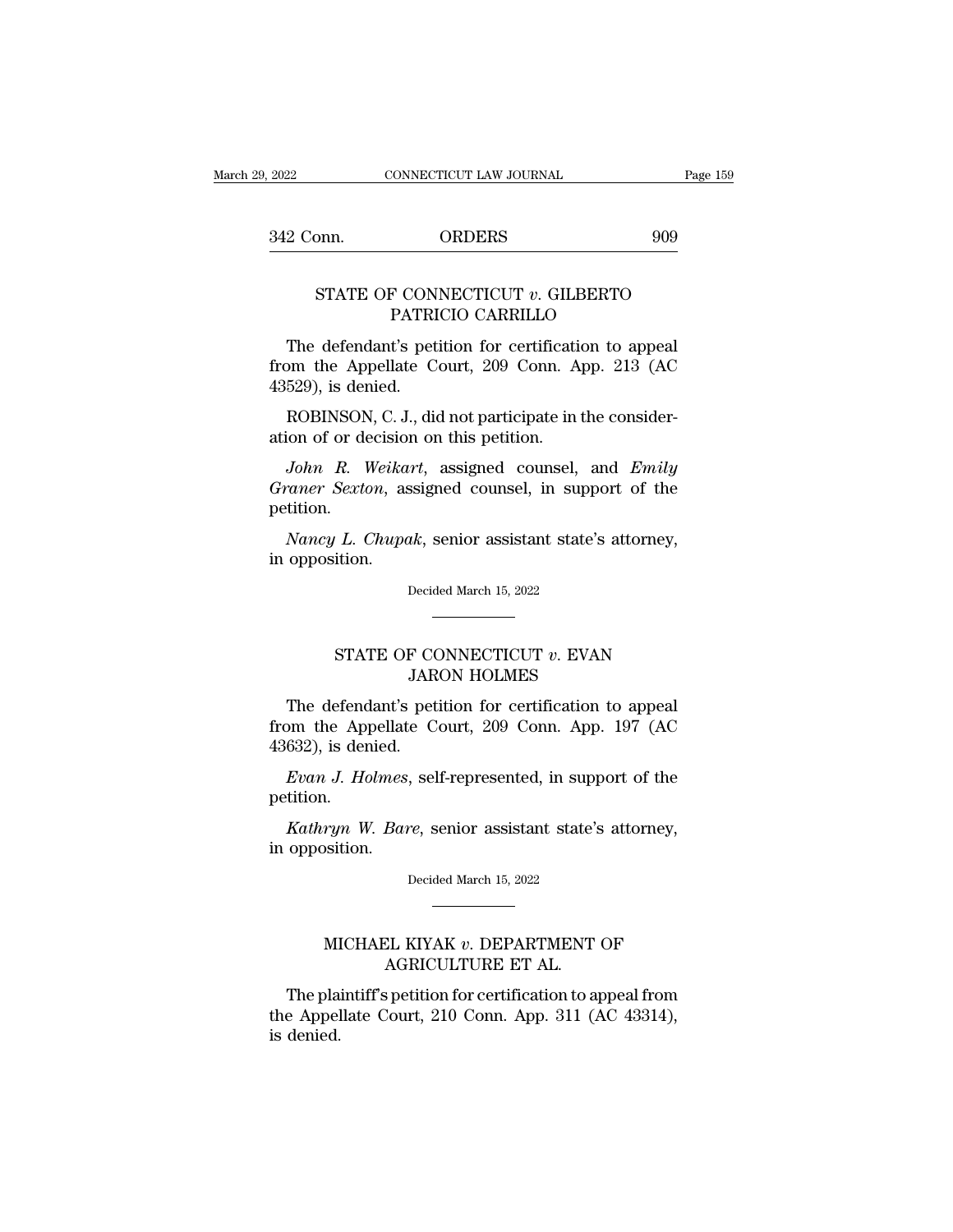|     | CONNECTICUT LAW JOURNAL | March 29, 2 |
|-----|-------------------------|-------------|
| 910 | <b>ORDERS</b>           | 342 Conn.   |

CONNECTICUT LAW JOURNAL March 29, 2022<br>
0 ORDERS 342 Conn.<br>
McDONALD and MULLINS, Js., did not participate<br>
the consideration of or decision on this petition. 910 ORDERS 342 Conn.<br>
McDONALD and MULLINS, Js., did not participate<br>
in the consideration of or decision on this petition.<br>
Thompson G. Page, in support of the petition. <sup>0</sup> ORDERS 342 Conn<br> *McDONALD* and MULLINS, Js., did not participate<br>
the consideration of or decision on this petition.<br> *Thompson G. Page*, in support of the petition.<br> *Gail S. Shane*, assistant attorney general, in op *McDONALD* and *MULLINS*, Js., did not participate the consideration of or decision on this petition.<br>*Thompson G. Page*, in support of the petition.<br>*Gail S. Shane*, assistant attorney general, in oppo-<br>ion.

sition. Thompson G. Page, in support of the petition.<br>Gail S. Shane, assistant attorney general, in oppo-<br>ion.<br>Decided March 15, 2022 JULIAN POCE ET AL. *<sup>v</sup>*. O & G

# INDUSTRIES, INC., ET AL.

Decided March 15, 2022<br>
THE PRICE ET AL. v. O & G<br>
INDUSTRIES, INC., ET AL.<br>
The plaintiffs' petition for certification to appeal from<br>
e Appellate Court, 210 Conn. App. 82 (AC 43511),<br>
dopied TULIAN POCE ET AL.  $v$ . O & G<br>INDUSTRIES, INC., ET AL.<br>The plaintiffs' petition for certification to appeal from<br>the Appellate Court, 210 Conn. App. 82 (AC 43511),<br>is denied. JUI<br>II<br>The plaintiffs<br>the Appellate<br>is denied.<br>Austin Bere. *Austin Berescik-Johns*, in support of the petition.<br>*Austin Berescik-Johns*, in support of the petition.<br>*Austin Berescik-Johns*, in support of the petition.<br>*Michael S. Lynch*, in opposition. *Michael Statistics, 210, 222*<br>*Michael S. Lynch*, in support of *Michael S. Lynch*, in opposition.<br>*Discription.* Decided March 15, 2022

Austin Berescik-Johns, in support of the petition.<br>Michael S. Lynch, in opposition.<br>Decided March 15, 2022

Michael *S. Lynch*, in support of the petition.<br>
Decided March 15, 2022<br>
STATE OF CONNECTICUT *v*. LAMAR MCCARTHY<br>
The defendant's petition for certification to appeal

 $Deded March 15, 2022$ <br>  $TATE OF CONNECTICUT v. LAMAR MCCARTHY$ <br>
The defendant's petition for certification to appeal<br>
om the Appellate Court, 210 Conn. App. 1 (AC 43785),<br>
depied from the Appellate Court, 210 Conn. App. 1 (AC 43785), is denied. FIATE OF CONNECTICUT  $v$ . LAMAR MCCARTHY<br>The defendant's petition for certification to appeal<br>om the Appellate Court, 210 Conn. App. 1 (AC 43785),<br>denied.<br>KAHN, J., did not participate in the consideration of<br>decision on STATE OF CONNECTICUT  $v$ . I<br>The defendant's petition for c<br>from the Appellate Court, 210 Cor<br>is denied.<br>KAHN, J., did not participate ir<br>or decision on this petition.<br>Alice Osedach, assistant public The defendant's petition for certification to appeal<br> *Alice Osedach*, and not participate in the consideration of<br> *Alice Osedach*, assistant public defender, in support<br>
the petition.

from the Appellate C<br>is denied.<br>KAHN, J., did not<br>or decision on this j<br>*Alice Osedach*, as<br>of the petition.<br>Jonathan M. Sous *KAHN, J., did not participate in the consideration of decision on this petition.*<br>*Alice Osedach, assistant public defender, in support the petition.*<br>*Jonathan M. Sousa, deputy assistant state's attorney, opposition.* 

KAHN, J., did no<br>or decision on this<br>*Alice Osedach*, a<br>of the petition.<br>*Jonathan M. Sou*<br>in opposition. Jonathan M. Sousa, deputy assistant state's attorney,<br>opposition.<br>Decided March 15, 2022